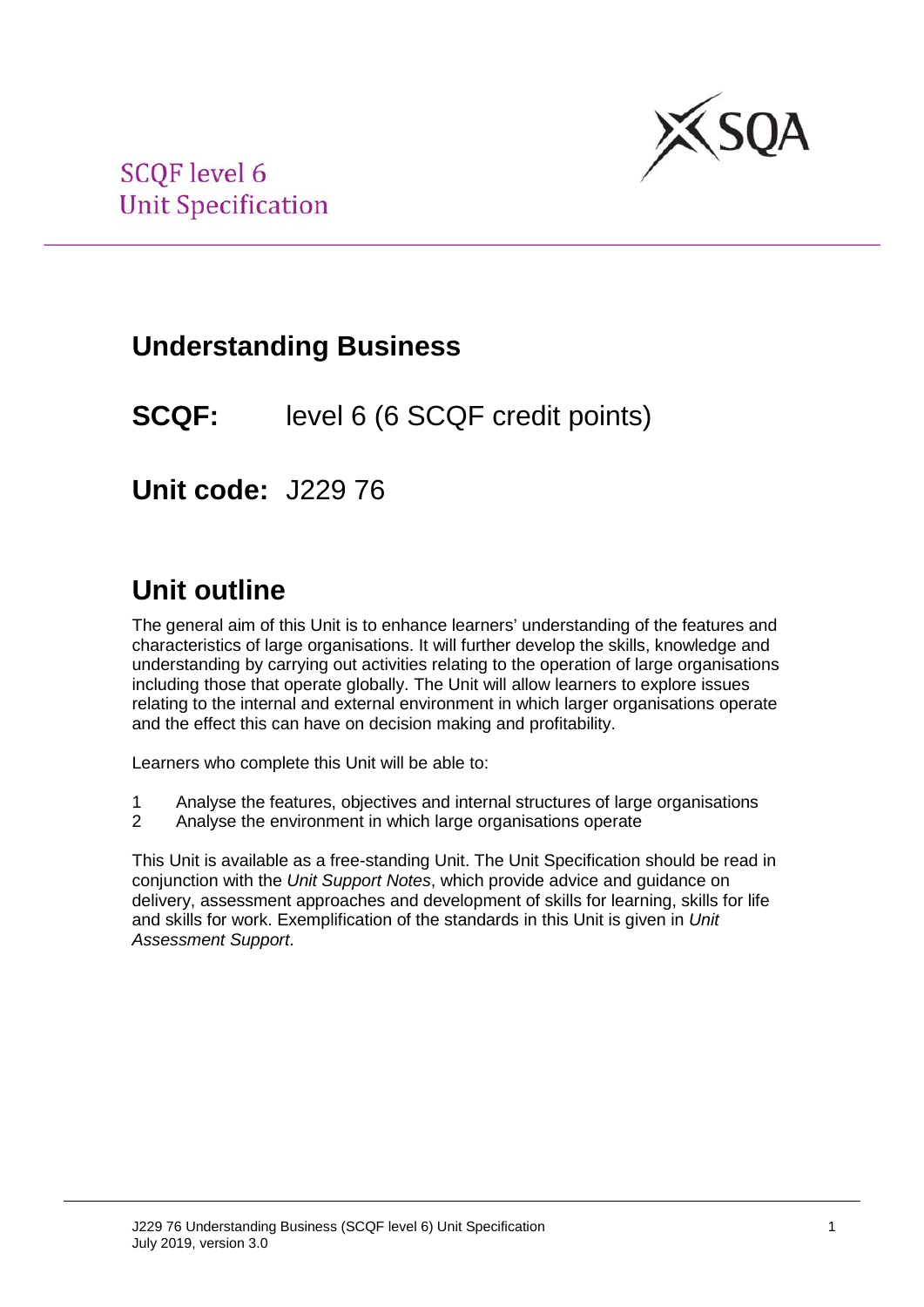### **Recommended entry**

Entry to this Unit is at the discretion of the centre. However, learners would normally be expected to have attained the skills, knowledge and understanding required by one or more of the following or equivalent qualifications and/or experience:

♦ National 5 Business Management

Examples of other such relevant prior learning and experiences would be the development of thinking skills, and the ability to work with others. The Unit would also be suitable for those who have demonstrated or are interested in learning about entrepreneurial and leadership skills.

#### **Equality and inclusion**

This Unit Specification has been designed to ensure that there are no unnecessary barriers to learning or assessment. The individual needs of learners should be taken into account when planning learning experiences, selecting assessment methods or considering alternative evidence. For further information, please refer to the *Unit Support Notes.*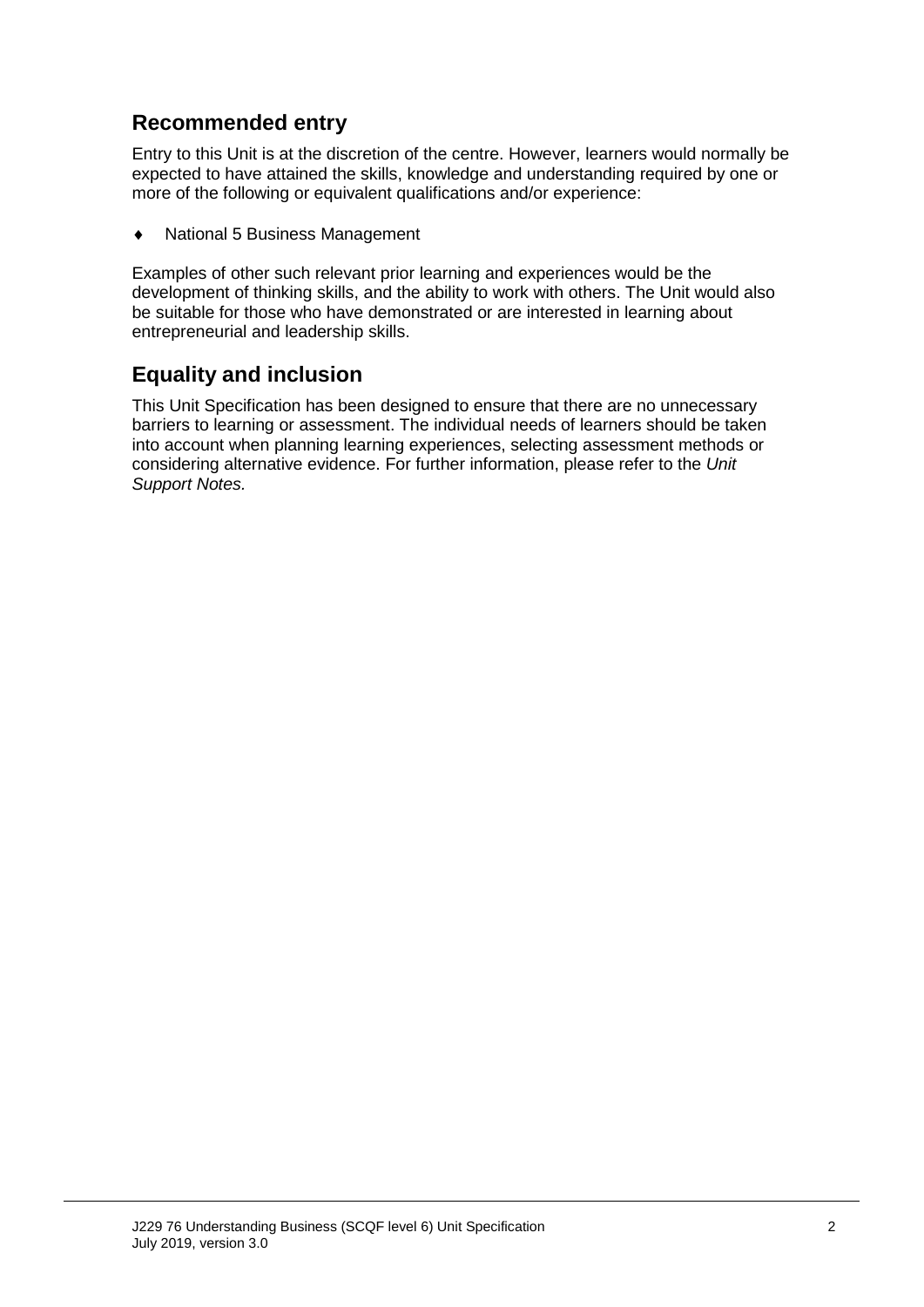# **Standards**

### **Outcomes and assessment standards**

### **Outcome 1**

The learner will:

#### **1 Analyse the features, objectives and internal structures of large organisations by:**

- 1.1 Comparing features of large organisations from different sectors of the economy<br>1.2 Identifying the objectives of large organisations and describing the importance of
- Identifying the objectives of large organisations and describing the importance of these objectives
- 1.3 Describing internal structures large organisations may use, justifying why they would use these structures

### **Outcome 2**

The learner will:

#### **2 Analyse the environment in which large organisations operate by:**

- 2.1 Explaining the impact of internal factors on a large organisation<br>2.2 Explaining the impact of external factors on a large organisation
- 2.2 Explaining the impact of external factors on a large organisation<br>2.3 Describing conflicts of interest that could exist between stakehold
- Describing conflicts of interest that could exist between stakeholders

## **Evidence Requirements for the Unit**

Assessors should use their professional judgement, subject knowledge and experience, and understanding of their learners, to determine the most appropriate ways to generate evidence and the conditions and contexts in which they are used.

Evidence can be drawn from a variety of sources and presented in a variety of formats. This can include short written responses, participation in group tasks, presenting information to other groups and/or oral recorded evidence. The evidence can be gathered from a variety of tasks and assessments carried out during the Unit or Course. Learners should use appropriate business terminology and include, where appropriate, the use of real business examples.

Evidence may be presented for individual Outcomes or it may be gathered for the Unit as a whole through combining assessment in one single activity. If the latter approach is used, it must be clear how the evidence covers each Outcome.

Exemplification of assessment is provided in *Unit Assessment Support*. Advice and guidance on possible approaches to assessment is provided in the *Unit Support Notes.*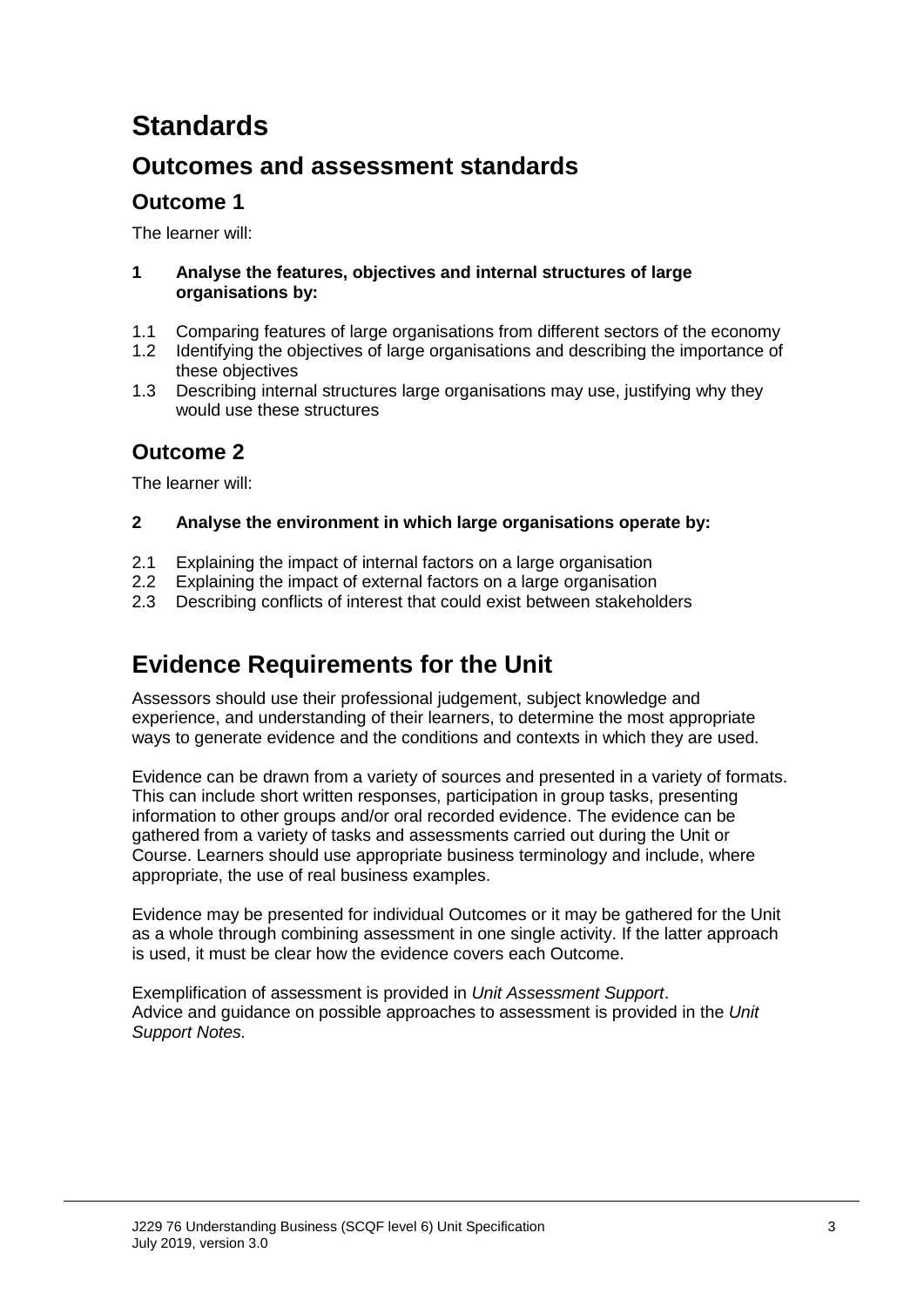### **Assessment standard thresholds**

If a candidate successfully meets the requirements of the specified number of Assessment Standards they will be judged to have passed the Unit overall and no further re-assessment will be required.

The specific requirements for this Unit is as follows:

♦ 5 out of 6 Assessment Standards must be achieved.

It should be noted that there will still be the requirement for candidates to be given the opportunity to meet all Assessment Standards. The above threshold has been put in place to reduce the volume of re-assessment where that is required.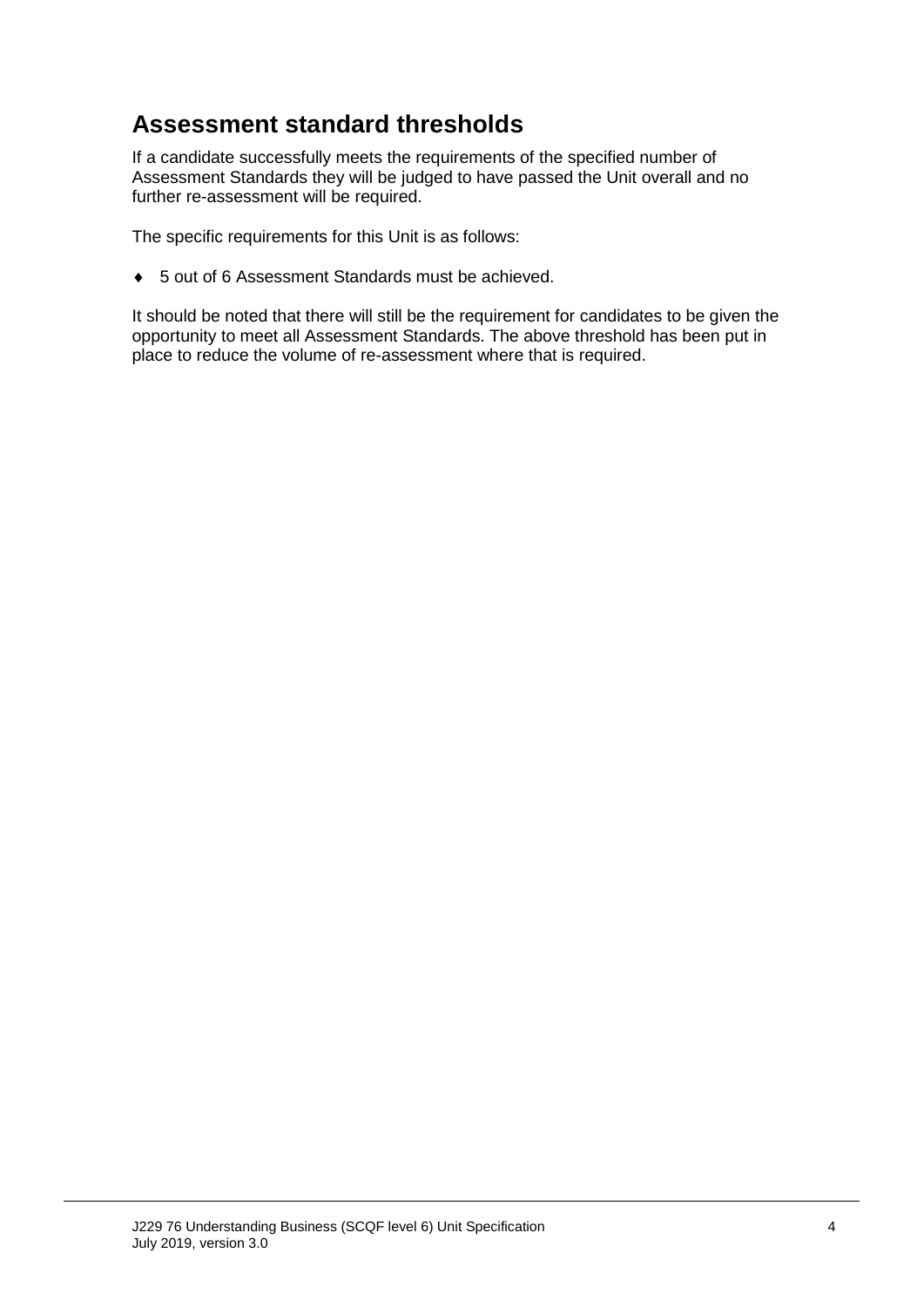## **Development of skills for learning, skills for life and skills for work**

It is expected that learners will develop broad, generic skills through this Unit. The skills that learners will be expected to improve on and develop through the Unit are based on SQA's *Skills Framework: Skills for Learning, Skills for Life and Skills for Work* and drawn from the main skills areas listed below. These must be built into the Unit where there are appropriate opportunities.

#### **1 Literacy**

1.2 Writing

#### **4 Employability, enterprise and citizenship**

- 4.1 Employability<br>4.2 Enterprise
- **Enterprise**

#### **5 Thinking skills**

- 
- 5.3 Applying 5.4 Analysing and evaluating

Amplification of these skills is given in SQA's *Skills Framework: Skills for Learning, Skills for Life and Skills for Work.* The level of these skills should be at the same SCQF level of the Unit and be consistent with the SCQF level descriptor. Further information on building in skills for learning, skills for life and skills for work is given in the *Unit Support Notes.*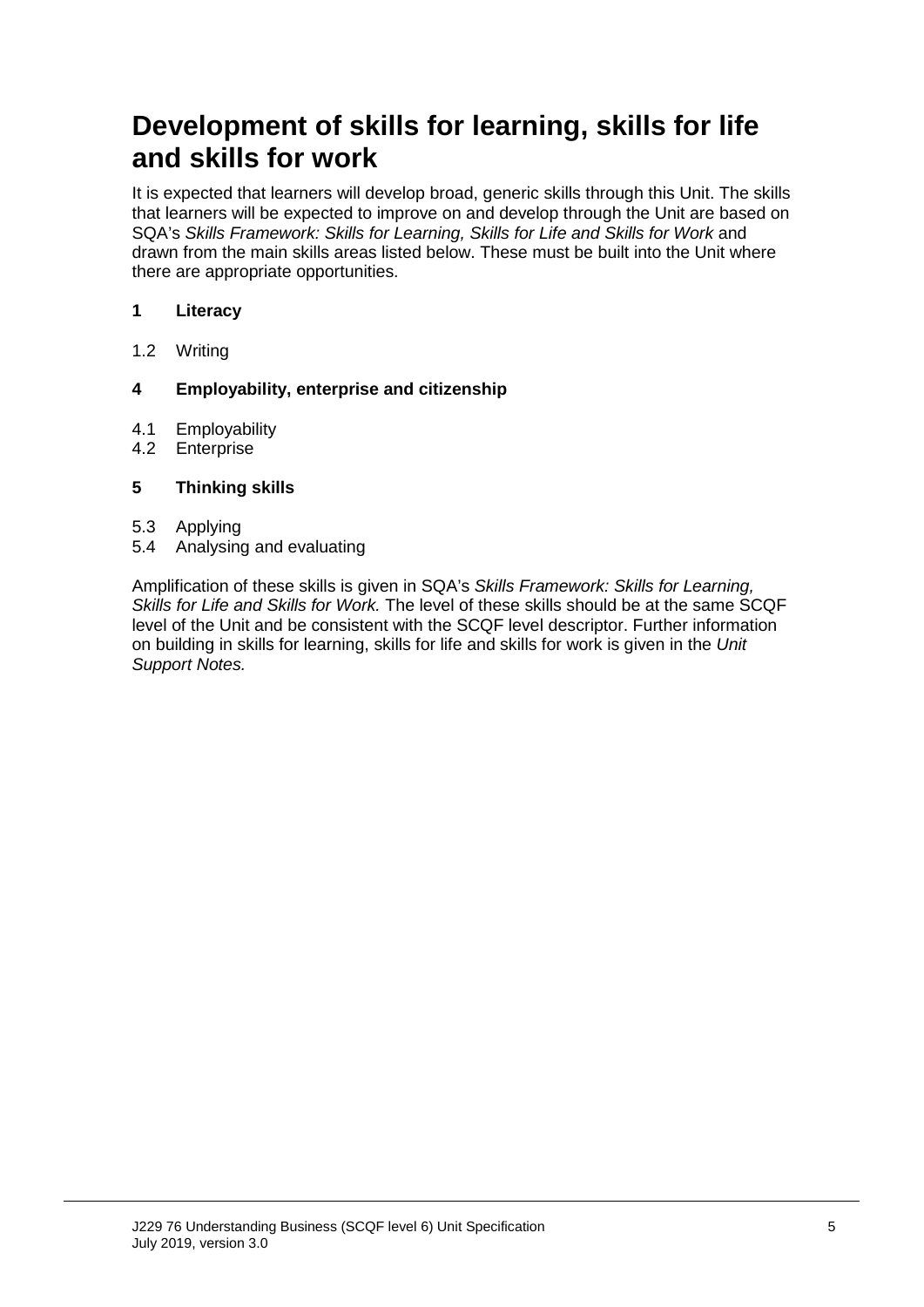# **Appendix: Unit support notes**

### **Introduction**

These support notes are not mandatory. They provide advice and guidance on approaches to delivering and assessing this Unit. They are intended for teachers and lecturers who are delivering this Unit. They should be read in conjunction with:

- ♦ the *Unit Specification*
- ♦ the *Unit Assessment Support packs*

## **Developing skills, knowledge and understanding**

Teachers and lecturers are free to select the skills, knowledge, understanding and contexts which are most appropriate for delivery in their centres.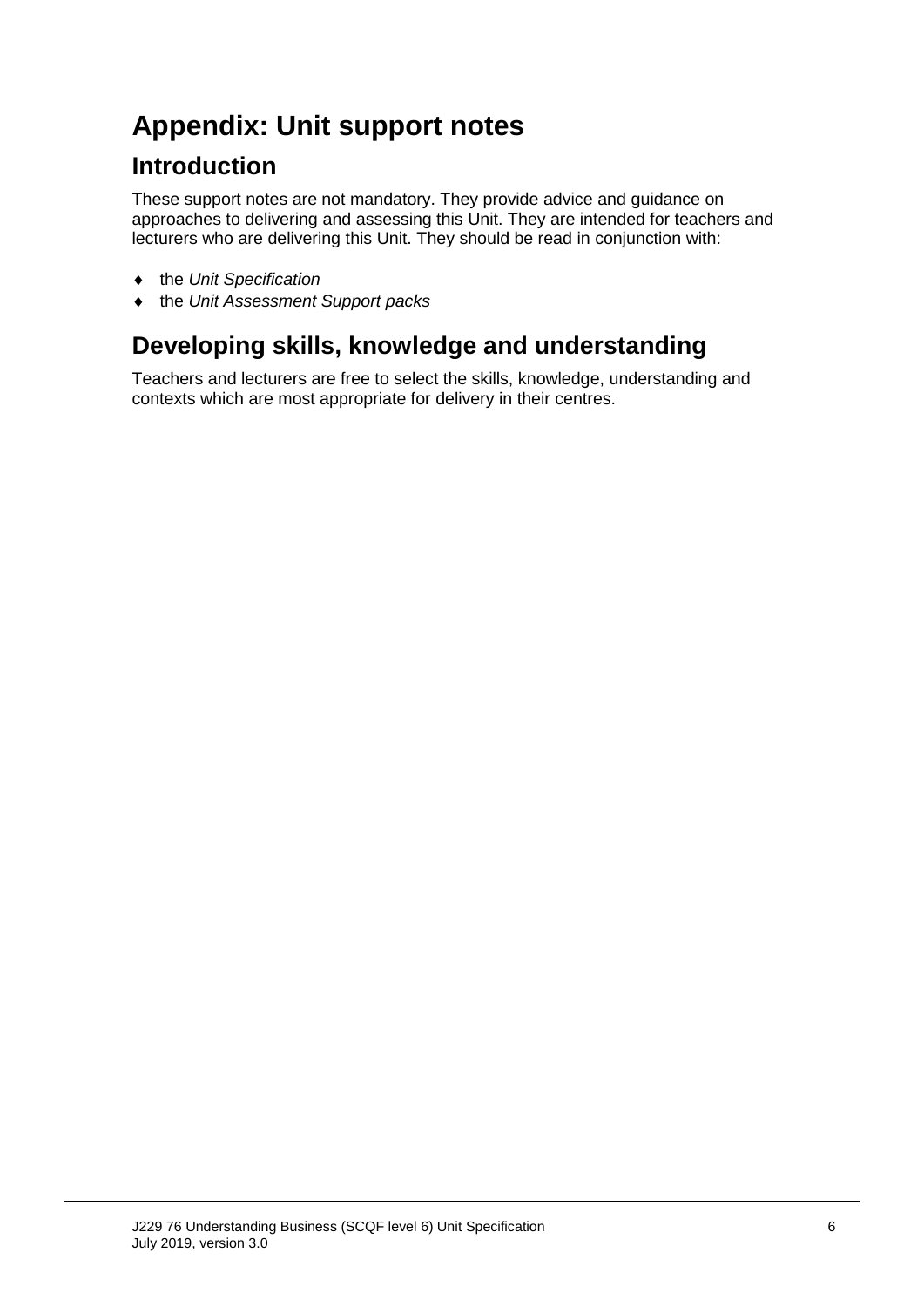# **Approaches to learning and teaching**

| <b>Topic</b>                             | Skills, knowledge and understanding                                                                                                                                                                                                                                                                                                                                                           | Suggested experiences and activities                                                                                                                                                                                                                                                                                                                                                                                         |
|------------------------------------------|-----------------------------------------------------------------------------------------------------------------------------------------------------------------------------------------------------------------------------------------------------------------------------------------------------------------------------------------------------------------------------------------------|------------------------------------------------------------------------------------------------------------------------------------------------------------------------------------------------------------------------------------------------------------------------------------------------------------------------------------------------------------------------------------------------------------------------------|
| Role of<br><b>Business in</b><br>Society | Learners should be aware of how business activity adds<br>value and helps satisfy the needs of customers in a<br>changing competitive environment.<br>Learners should be able to classify and describe the<br>following:                                                                                                                                                                      | • Independent/group research tasks and/or case studies<br>looking at the different industrial and economic sectors.<br>Presenting findings to the class.                                                                                                                                                                                                                                                                     |
|                                          | ♦ sectors of industry<br>• business activity in the primary sector, secondary sector,<br>tertiary sector and quaternary sector<br>♦ sectors of the economy<br>• organisations in the public, private and third sectors                                                                                                                                                                        |                                                                                                                                                                                                                                                                                                                                                                                                                              |
| Types of<br>organisations                | From the range below, learners should be aware of the<br>structure of each and be able to describe the similarities<br>and differences between structures in the private, public<br>and third sectors.<br>• private limited companies<br>♦ public limited companies<br>$\bullet$ franchises<br>• multinational organisations<br>• public sector organisations<br>♦ third sector organisations | ♦ Activities which allow learners opportunities to familiarise<br>themselves with public limited companies, franchises and<br>multinational organisations in terms of how they are<br>organised, what they do and how they do it. Examples of<br>such activities could include:<br>- surveys to parent/carers/relatives about their<br>employers<br>-using online mapping to examine the distribution of<br>local businesses |
| <b>Objectives</b>                        | Learners should be aware of the aims/objectives of the<br>organisations listed above and be able to explain any<br>similarities or differences in these aims/objectives.                                                                                                                                                                                                                      | ♦ Accessing real-life case studies that will allow learners to<br>understand how commercial business works. Using current<br>businesses as case studies can demonstrate the reasons                                                                                                                                                                                                                                          |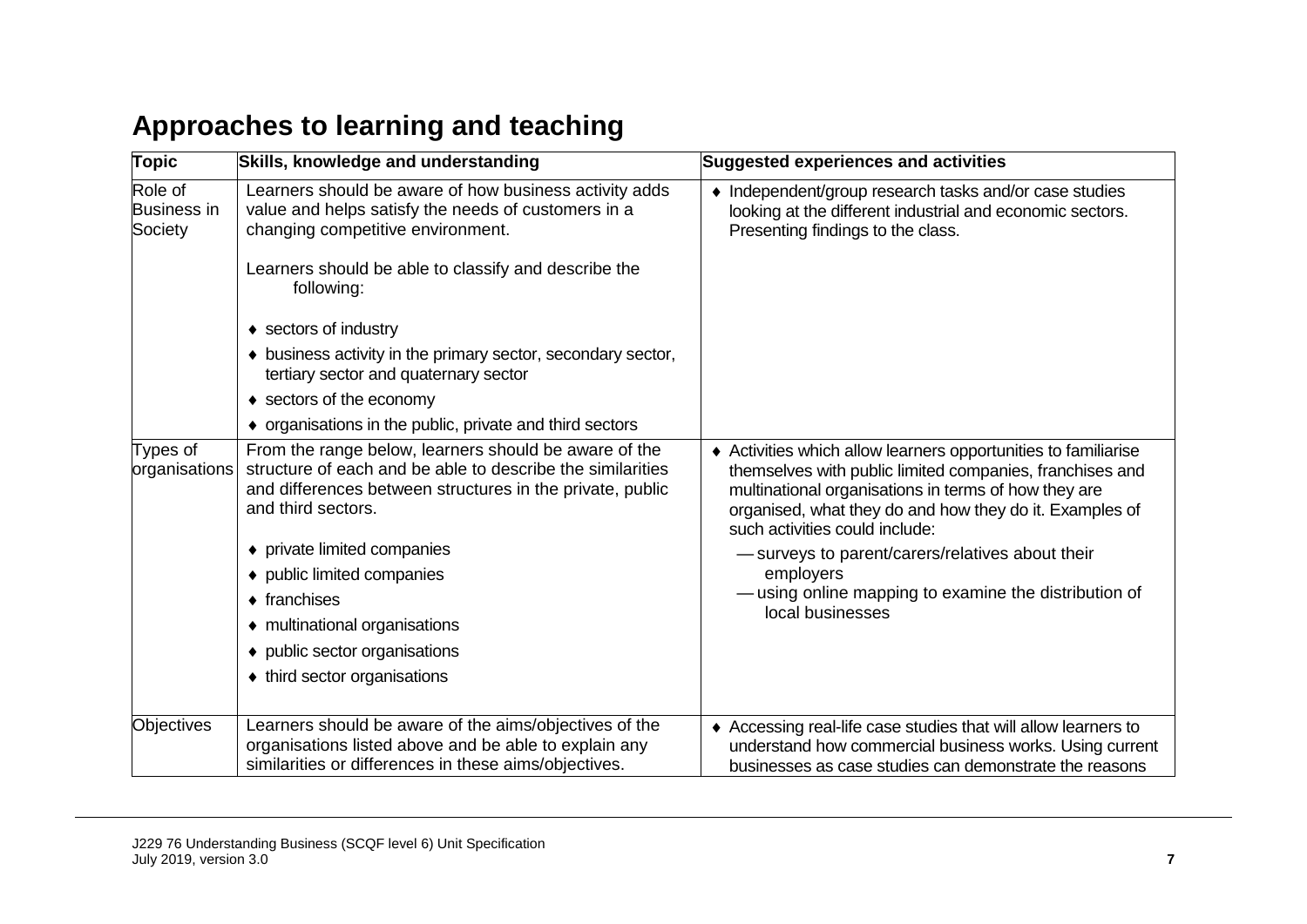| <b>Topic</b>         | Skills, knowledge and understanding                                                                                                                                                                                                                                                         | <b>Suggested experiences and activities</b>                                                                                                                                                                                                                                                                                                    |
|----------------------|---------------------------------------------------------------------------------------------------------------------------------------------------------------------------------------------------------------------------------------------------------------------------------------------|------------------------------------------------------------------------------------------------------------------------------------------------------------------------------------------------------------------------------------------------------------------------------------------------------------------------------------------------|
|                      | Learners should be able to understand the need to set<br>objectives, why organisations have more than one<br>objective, what they do to achieve the objectives and why<br>these objectives may change as circumstances change.<br>Main objectives: Corporate social responsibility; growth; | behind their objectives will enhance understanding of how<br>commercial businesses work.<br>• Listening to external contributors explaining about their<br>business objectives and the reasons for choosing them.                                                                                                                              |
| Methods of<br>Growth | satisficing; managerial objectives.<br>Learners should be aware of methods of growth available to<br>an organisation, be able to describe the methods, give<br>reasons for using each method and give any drawbacks to<br>the method.                                                       | Accessing real-life case studies that will allow learners to<br>$\bullet$<br>understand growth methods used. Using current businesses<br>as case studies can demonstrate the reasons for choosing<br>the growth method.                                                                                                                        |
|                      | Methods include: organic growth, mergers and<br>acquisitions/takeovers, diversification, divestment, de-<br>integration, asset stripping, demerger, buy-in, buy-out and<br>outsourcing.                                                                                                     | • Listening to external contributors explaining about their<br>growth methods and the reasons for choosing them.                                                                                                                                                                                                                               |
| External<br>factors  | Learners should be aware of the impact that external<br>factors might have on organisations and be able to offer<br>solutions as to how the organisation might lessen the effect.<br>Factors include: political, economic, social, technical,<br>environmental, competitive and ethical.    | • Using current businesses as case studies to illustrate how<br>external factors can positively and negatively affect their<br>activities can be useful (eg how tobacco companies have<br>been affected by the smoking ban).<br>◆ Researching how external factors influence a business of<br>their choice and then presenting their findings. |
|                      |                                                                                                                                                                                                                                                                                             | • Using appropriate technological and media resources (eg<br>business stories on news websites) to illustrate the impact of<br>external factors on business activity.<br>• Listening to external contributors explaining how their<br>business is affected by factors such as competition,<br>competition policy and economic policy.          |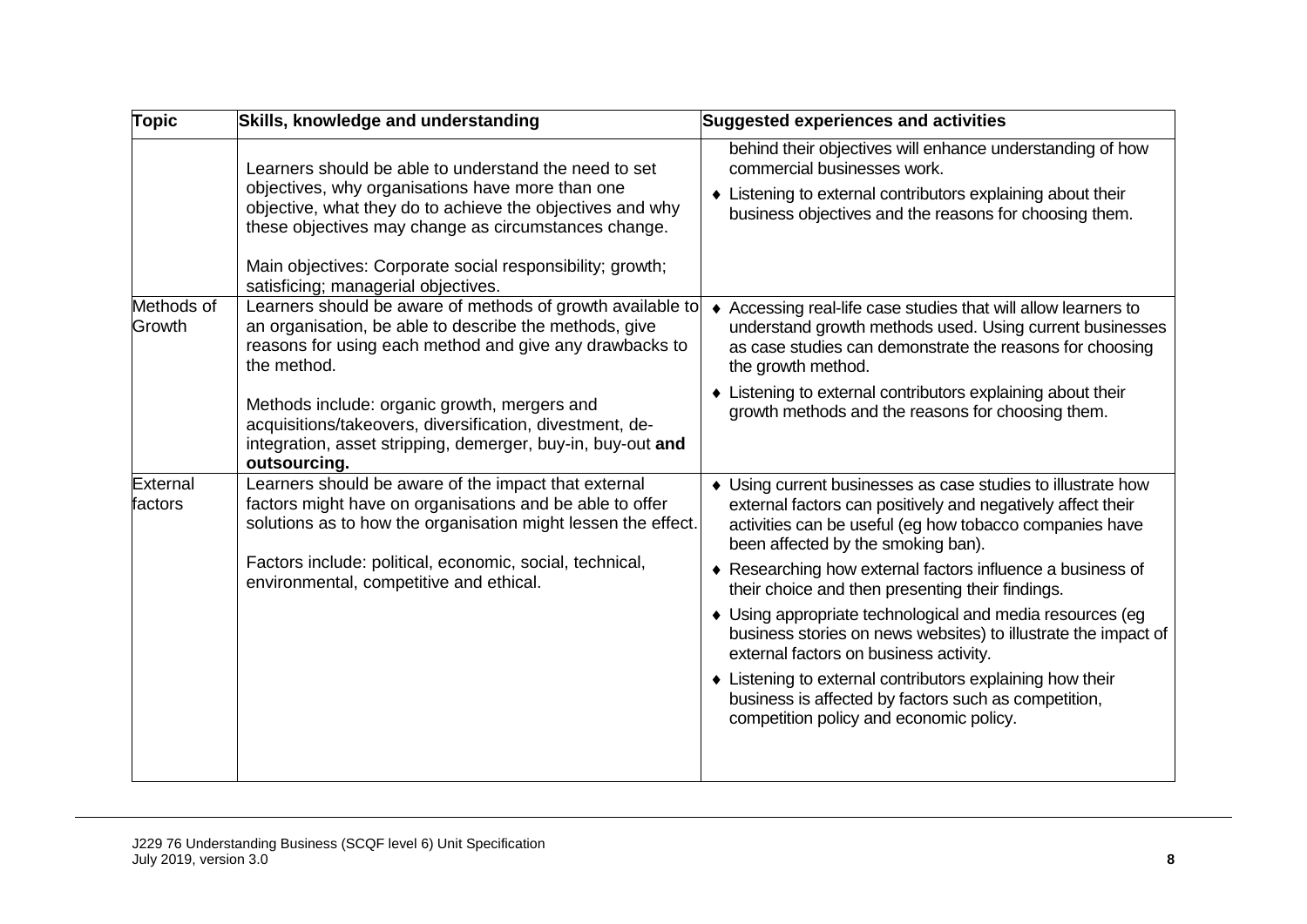| <b>Topic</b>                  | Skills, knowledge and understanding                                                                                                                                                                                                                                                                                   | <b>Suggested experiences and activities</b>                                                                                                                                                                                                                                                                                                                     |
|-------------------------------|-----------------------------------------------------------------------------------------------------------------------------------------------------------------------------------------------------------------------------------------------------------------------------------------------------------------------|-----------------------------------------------------------------------------------------------------------------------------------------------------------------------------------------------------------------------------------------------------------------------------------------------------------------------------------------------------------------|
| Internal<br>factors           | Learners should be aware of the impact that internal factors<br>might have on organisation's ability to meet its objectives<br>and the ways the organisation might be able to overcome<br>any constraints in term of:<br>$\bullet$ staffing<br>$\bullet$ finance<br>$\triangleleft$ technology<br>• corporate culture | • Using analytical techniques to illustrate how internal factors<br>can positively and negatively affect business activities (eg<br>how workers taking strike action affects a business).<br>◆ Researching how internal factors are influencing choices                                                                                                         |
|                               |                                                                                                                                                                                                                                                                                                                       | made by businesses and then present their findings.<br>• Using appropriate technological and media resources (eg<br>business stories on news websites) to illustrate the impact of<br>contemporary technology on business activity.<br>• Listening to external contributors explaining how internal<br>factors affect their business such as corporate culture. |
| <b>Business</b><br>structures | Learners should be aware of business structures available to<br>an organisation, be able to describe these structures, give<br>reasons for using each one and give any drawbacks to the<br>structure                                                                                                                  | • Using current businesses as case studies to provide<br>examples of staff and management.<br>• Listening to external contributors explaining how they<br>organise their managers and staff and their reasons for doing<br>SO.                                                                                                                                  |
|                               | • tall and flat management structures                                                                                                                                                                                                                                                                                 |                                                                                                                                                                                                                                                                                                                                                                 |
|                               | • centralised and decentralised management structures                                                                                                                                                                                                                                                                 |                                                                                                                                                                                                                                                                                                                                                                 |
|                               | • matrix management structure                                                                                                                                                                                                                                                                                         |                                                                                                                                                                                                                                                                                                                                                                 |
|                               | • entrepreneurial management structure<br>• staff groupings such as function, location, product,<br>technological and customer                                                                                                                                                                                        |                                                                                                                                                                                                                                                                                                                                                                 |
| <b>Stakeholders</b>           | Learners should be aware of the differing objectives of<br>groups of stakeholders in terms of:                                                                                                                                                                                                                        | • Using current businesses as case studies to provide<br>examples of stakeholder conflict and interdependence.                                                                                                                                                                                                                                                  |
|                               | • stakeholder conflict and resolution<br>◆ stakeholder interdependence                                                                                                                                                                                                                                                | • Using appropriate technological and media resources (eg<br>business stories on news websites) to illustrate contemporary<br>examples of stakeholder conflict and interdependence.                                                                                                                                                                             |
|                               |                                                                                                                                                                                                                                                                                                                       |                                                                                                                                                                                                                                                                                                                                                                 |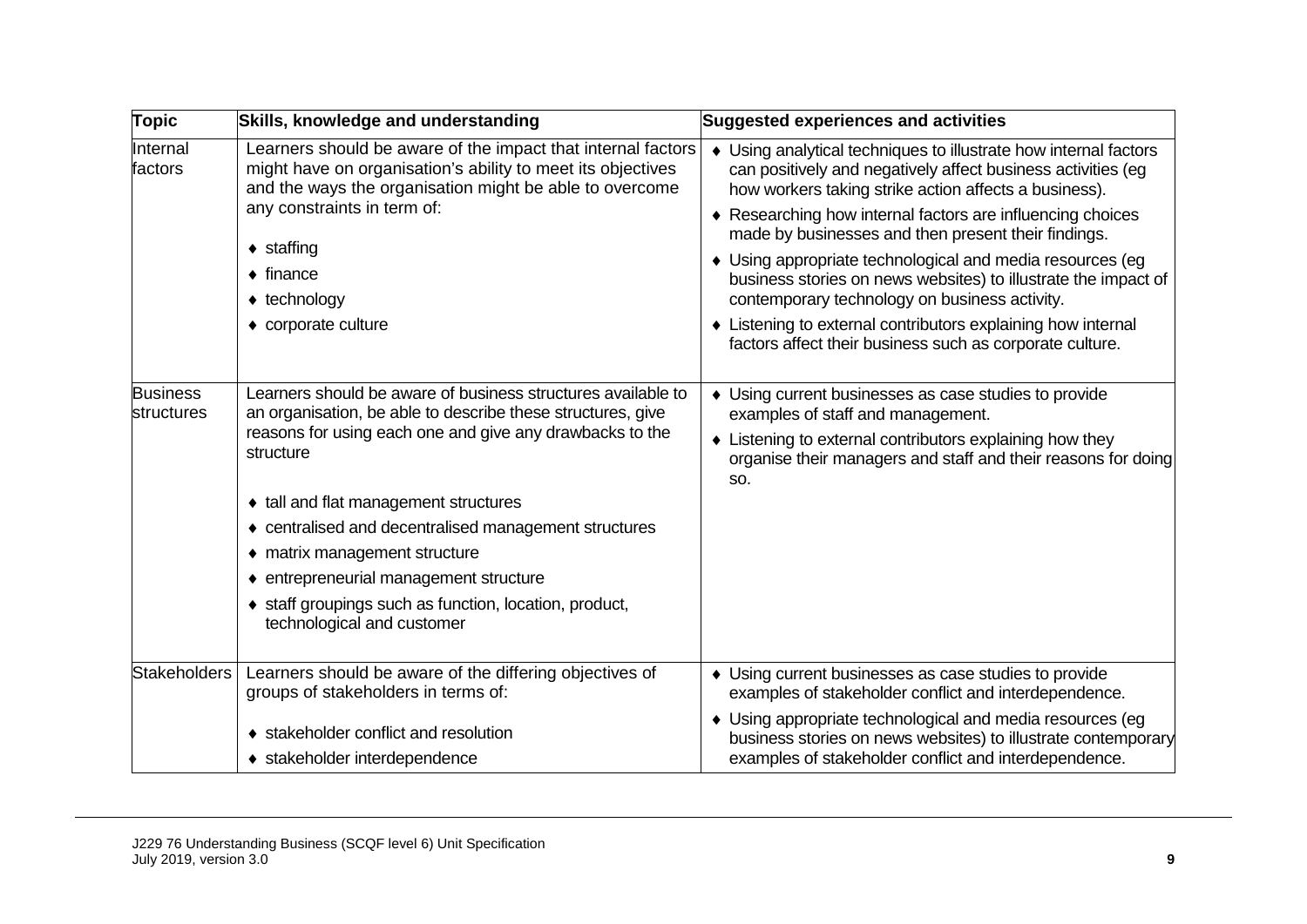| <b>Topic</b>       | Skills, knowledge and understanding                   | <b>Suggested experiences and activities</b>                                                                         |  |
|--------------------|-------------------------------------------------------|---------------------------------------------------------------------------------------------------------------------|--|
|                    |                                                       | • Listening to external contributors explaining how they<br>manage stakeholder conflict and interdependence.        |  |
| Decision<br>Making | Learners should be aware:                             | • Using current businesses as case studies to provide<br>examples of strategic, tactical and operational decisions. |  |
|                    | strategic, tactical and operational decisions         | • Listening to external contributors explaining the skills needed                                                   |  |
|                    | ♦ the role of a manager in making decisions           | by a manager in order to make effective decisions.                                                                  |  |
|                    | ♦ SWOT analysis and its use as a decision-making tool | ♦ Preparing a SWOT analysis on a business and using the                                                             |  |
|                    | ♦ factors which affect quality decisions              | analysis to suggest a suitable action the business could take.                                                      |  |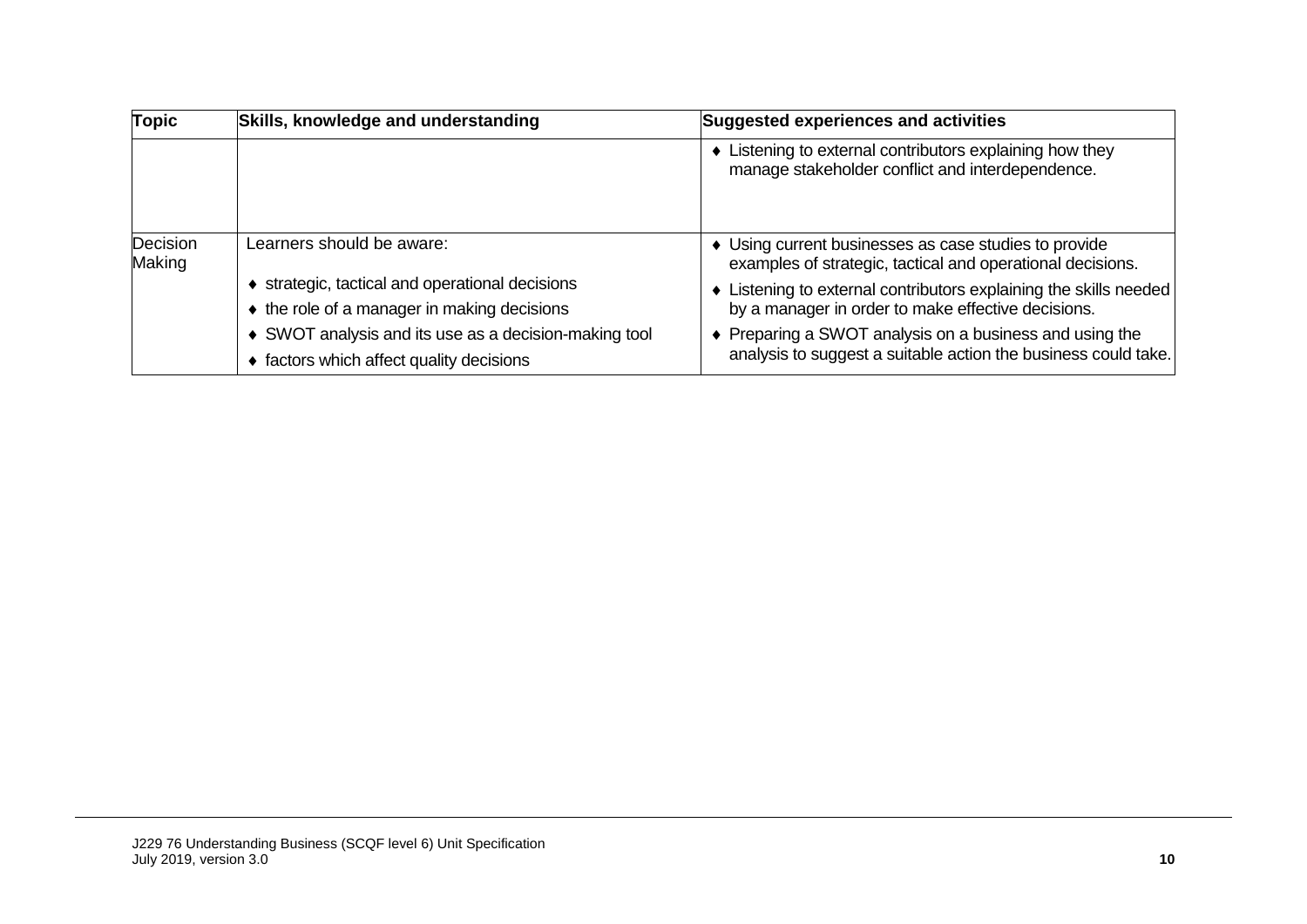## **Combining assessment within Units**

Assessment could be combined in this Unit by holistically assessing all the Outcomes of the Unit in a single assessment. When assessment within the Unit is holistic, teachers and lecturers should take particular care to track the evidence for each individual Outcome.